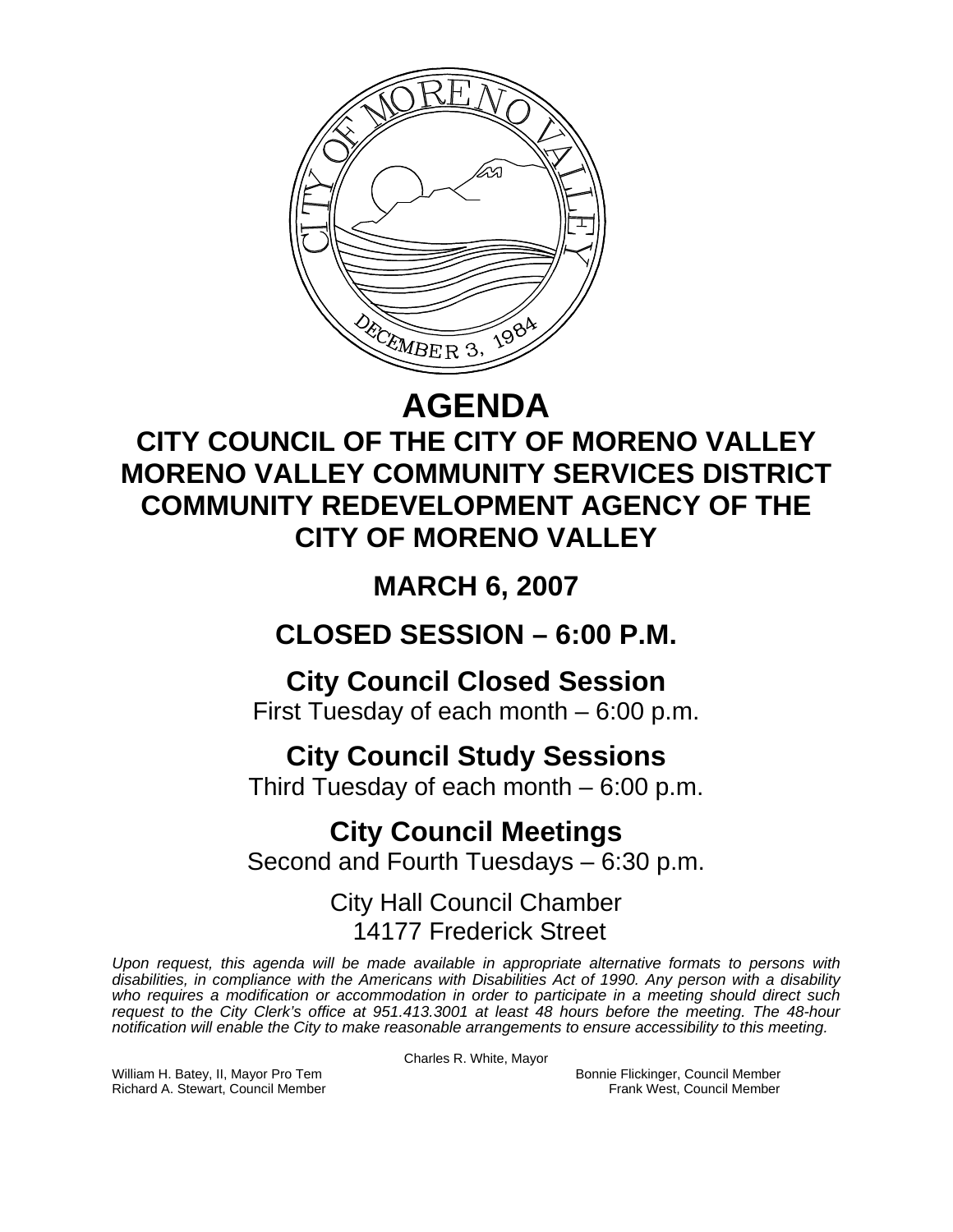### **AGENDA MORENO VALLEY CITY COUNCIL MORENO VALLEY COMMUNITY SERVICES DISTRICT COMMUNITY REDEVELOPMENT AGENCY OF THE CITY OF MORENO VALLEY CLOSED SESSION – 6:00 P.M. MARCH 6, 2007**

### **CALL TO ORDER**

#### **ROLL CALL**

### **PUBLIC COMMENTS ON MATTERS UNDER THE JURISDICTION OF THE CITY COUNCIL**

There is a three-minute time limit per person. Please complete and submit a BLUE speaker slip to the City Clerk. All remarks and questions shall be addressed to the presiding officer or to the City Council and not to any individual Council member, staff member or other person.

### **CLOSED SESSION**

A Closed Session of the City Council of the City of Moreno Valley will be held in the City Manager's Conference Room, Second Floor, City Hall. The City Council will meet in Closed Session to confer with its legal counsel regarding the following matter(s) and any additional matter(s) publicly and orally announced by the City Attorney in the Council Chamber at the time of convening the Closed Session. The Closed Session will be held pursuant to Government Code:

1) SECTION 54956.9(a) – CONFERENCE WITH LEGAL COUNSEL – EXISTING **LITIGATION** 

| a)           | Case:<br>Court:<br>Case No.: | Rados v. City of Moreno Valley, et al.<br><b>Riverside Superior Court</b><br><b>RIC 425323</b>    |
|--------------|------------------------------|---------------------------------------------------------------------------------------------------|
| b)           | Case:<br>Court:<br>Case No.: | Monaco v. City of Moreno Valley, et al.<br><b>Riverside Superior Court</b><br><b>RIC 428221</b>   |
| $\mathsf{C}$ | Case:<br>Court:<br>Case No.: | Webb v. City of Moreno Valley, et al.<br><b>Riverside Superior Court</b><br>RIC 426839            |
| d)           | Case:<br>Court:<br>Case No.: | Mireles & Beeler v. City of Moreno Valley<br><b>Riverside Superior Court</b><br><b>RIC 433878</b> |